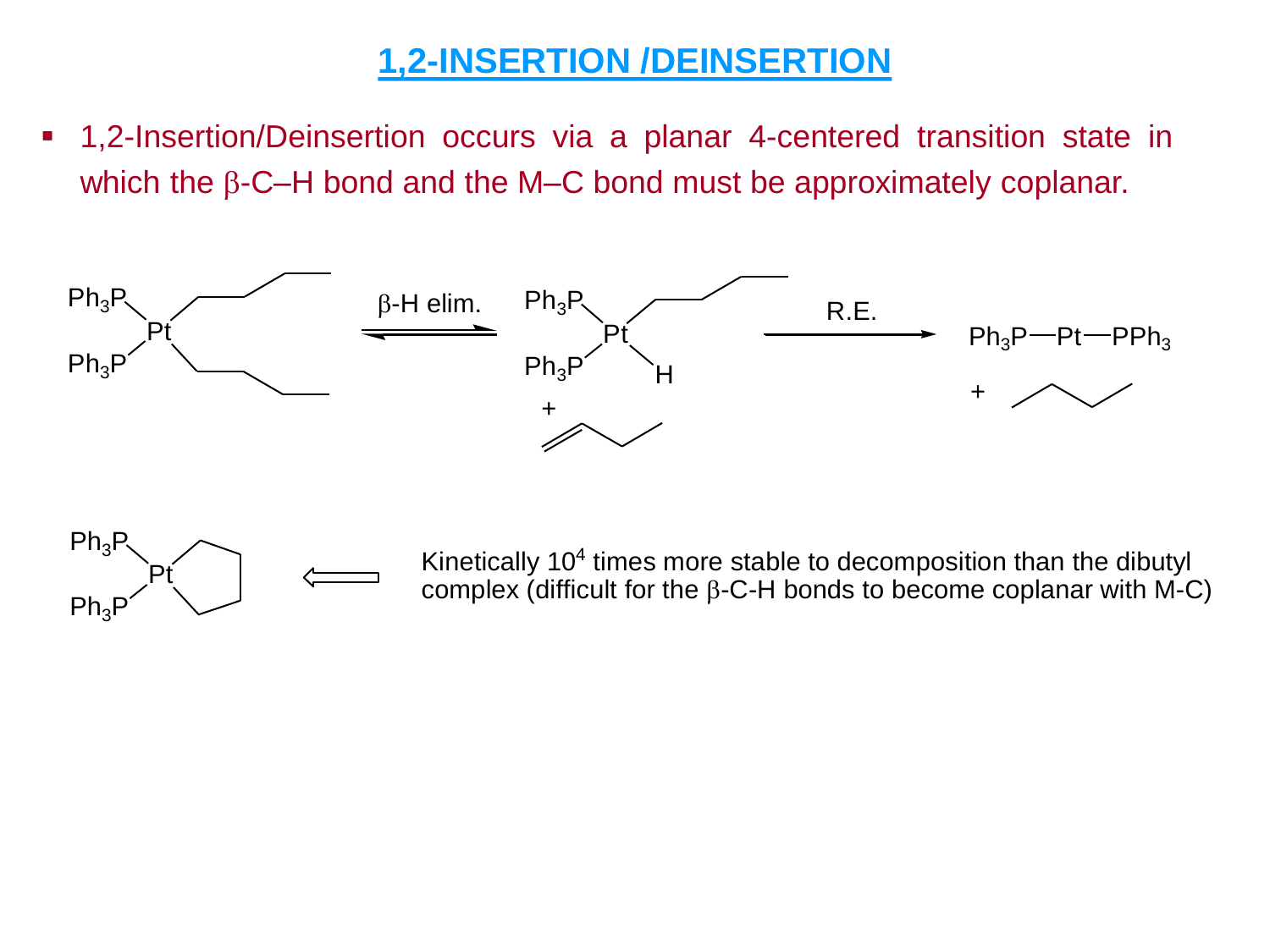## **HYDROZIRCONATION –** V. useful STOICHIOMETRIC 1,2-insertion reaction



- SYN-addition of Zr–H across a C=C or C≡C bond
- Generally Zr attached to the lest sterically hindered position (anti-Markovnikov)

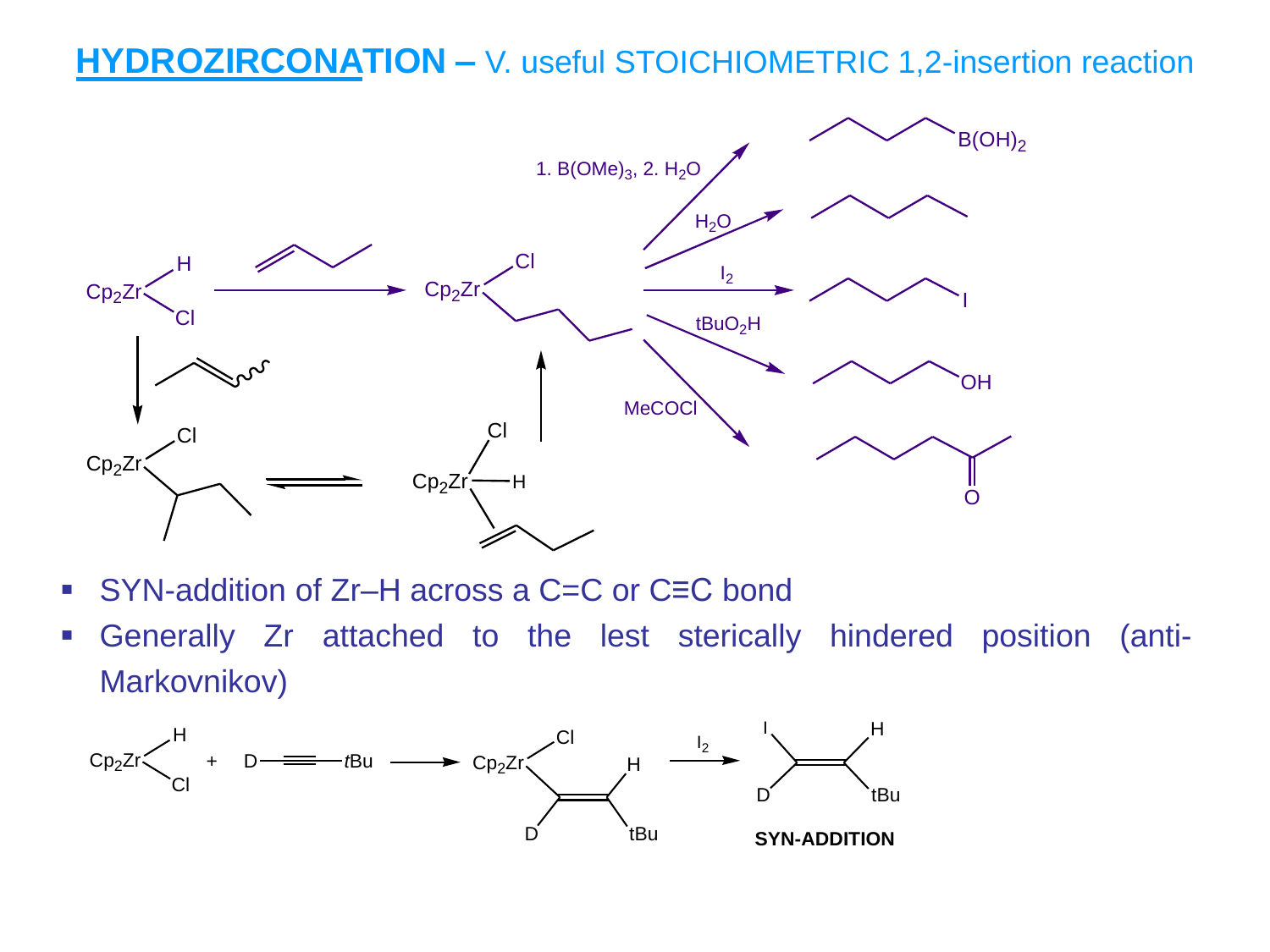## **C-C bond forming / breaking 1,2-INSERTION / DEINSERTION**

- 1,2-Insertion is a very important way to build carbon chains (polyethylene etc.)
- $Polymerization = thermodynamically favourable$

 $=$  often not observed due to kinetics or  $\beta$ -H elim. (termination)

- **•**  $\beta$ -Me elimination = much more rare than  $\beta$ -H elimination
	- = a bit more common for f-block elements (stronger M–R bonds)